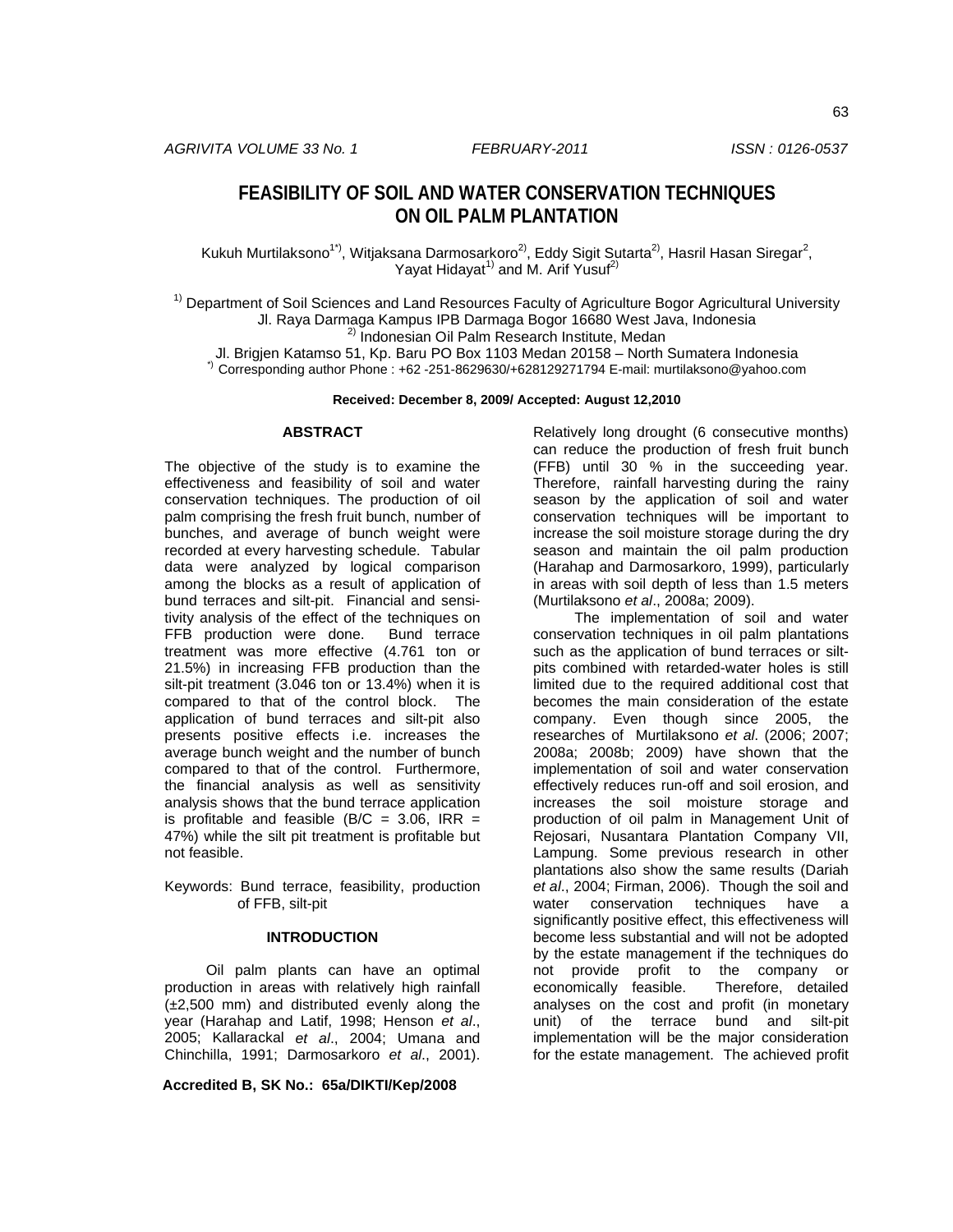Kukuh Murtilaksono *et al.,: Feasibility of Soil and Water Conservation* ……………………………………………………...

is indicated in the incremental production and additional value of FFB selling or the quantitative additional net profit of the company in standard economic parameters, i.e. profit cost ratio (B/C), net present value (NPV), and internal rate of return (IRR). An investment is feasible when discounted net profit (NPV) is not negative and IRR is more than the interest rate.

Based on the background described above, this research aims to study the effectiveness and feasibility of the implementation of ditched bund terraces and silt-pits combined with retarded-water holes on oil palm plantation of the Management Unit of Rejosari, Nusantara Plantation Company VII, Lampung.

# **MATERIALS AND METHODS**

The research was conducted at Afdeling III, Management Unit of Rejosari, Nusantara Plantation Company VII, Natar Sub-district, South Lampung Regency. Three blocks namely block 375 (block 1), block 415 (block 2), and block 414 (block 3) were chosen to apply the soil and water conservation techniques.

The soil and water conservation techniques consisted of the applications of (a) ditched bund terraces combined with retarded-water holes filled with mulch in block 1, (b) silt-pits combined with retarded-water hole filled with mulch in block 3, and (c) control treatment, in which no application of water retardation technique (left as the Management Unit use to practice) in block 2. The soil and water conservation techniques were not replicated due to the variability of micro topography of the blocks in the study area.

The bund terrace was constructed in line with the contour between plants with a vertical interval of 80 cm. The height, width, and depth of the ditched bund are 30 cm each. The waterretarded holes were constructed with Belgi auger in the middle of the ditch with 2 m distance each other hole. Plant residue of oil palm leaf and shrub were inserted into the water-retarded holes and the other parts were placed on the ditch of the bund.

The silt-pit (300 cm length, 50 cm width, and 50 cm depth) was constructed between plants in line with the contour with zigzag model inter the contour lines. The distance between the slit-pits within a contour line was 2 m. In each silt-pit 2 (two) water-retarded holes with 2 m distance were constructed, and the diameter and depth are the same as those of the ditch of bund. Plant residues and shrub were put into the silt-pit and its holes as the mulch.

Bund terraces and slit-pits combined with water-retarded holes were constructed in the dry season (June – September) 2005, while monthly production parameters FFB, ABW and number of bunch per stand (NB) were counted and recorded for three years (January 2007 until December 2009). Weighing, recording, and counting of the production parameters were carried out every harvesting time and compiled monthly. The data of production in the form of tables and graphs were analyzed descriptively and logically by comparing the numbers of the blocks affected by the application of waterretarded holes bund terraces and silt-pits.

Financial analysis was done with a time horizon of 15 years (the planting year of the oil palm was 1997 and 10 years old) in line with the remaining time for one cycle of oil palm plant production (25 years). The cost components were the expenses for the construction and maintenance of bund terraces and silt-pits, namely the materials and equipments, wage of workers and designing service. The profit component was the difference between the selling prices of FFB produced in the bund terrace as well as silt-pit blocks and the control blocks. The indicators of financial feasibility applied consist of B/C, NPV, and IRR. The discount interest rate applied was the interest rate for the agricultural commodity loan which was 18%. The equation for financial analysis applied is as follows:

$$
B / C = \sum_{t=1}^{n} \{B_t / (1+r)^{\epsilon}\} / \sum_{t=1}^{n} \{C_t / (1+r)^{\epsilon}\}
$$
  
\n
$$
NPV = \sum_{t=1}^{n} \{B_t / (1+r)^{\epsilon}\} - \sum_{t=1}^{n} \{C_t / (1+r)^{\epsilon}\}
$$

where:  $B =$  profit,  $C =$  cost,  $t =$  time horizon (1 – 15 years),  $r =$  interest rate (18%)

Meanwhile, IRR is the interest rate where NPV = 0 or discounted profit is equal to discounted cost.

The sensitivity analysis was done by a simulation of decreasing FFB production to 15%

64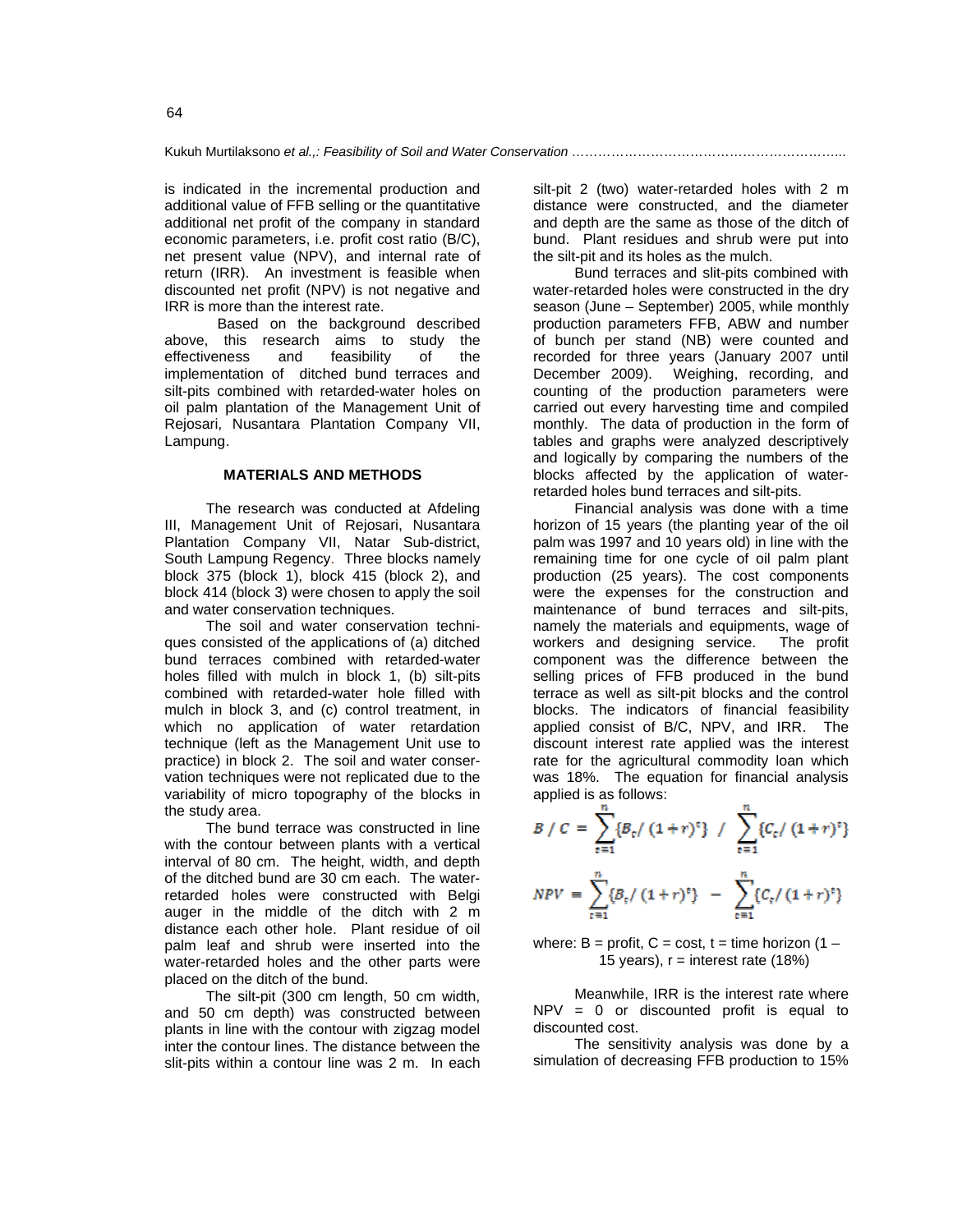(assuming the dryness effect or dry spell), declining FFB price to 32% (the lowest price that has ever happened), increasing the wage rate by 11% (the highest component of the cost structure), or the combination. The project is stated feasible when  $B/C > 1.0$ , NPV  $> 0$ , and IRR > bank interest rate (18%).

## **RESULTS AND DISSCUSION**

#### **Production**

Recapitulation of the monthly FFB total production as the effect of the implemented treatment in 2007-2009 is depicted in Table 1. Consistently, the application of bund terrace has a positive effect in increasing the production incremental than the application of silt-pit and control (without the application of soil and water conservation techniques). The highest FFB production was obtained from the block with bund terrace treatment i.e. 25.2, 24.9, and 26.2 ton/ha in 2007, 2008, and 2009 respectively, compared to the block treated with silt-pit i.e. 23.6, 22.8, and 24.8 ton/ha in 2007, 2008, and 2009 respectively. The FFB productions in the control block in 2007, 2008, and 2009 that were 20.8, 22.1, and 19.9 ton/ha respectively were

lower than those from the blocks treated with bund terraces and silt-pits.

The application of bund terraces for an average of three years effectively increased the average FFB production by 21.5 % compared to the average production from the silt-pit treatment increasing only 13.4 % from the production in the control block. In 2007 the bund terrace treatment was able to increase FFB production up to 21.09 % while the silt-pit treatment only increased by 13.48 %.

In other word, the bund terrace treatment is more effective to increase FFB production than the silt-pit treatment. Those incremental productions indicated that rainfall harvesting to be utilized in the dry season by oil palm plants for the photosynthesis process could increase the production of FFB. The correlation between FFB production in 2007 and the monthly soil moisture storage in 2006 was closely related (correlation coefficient (r) was 0.70). The same effect on FFB production occurred in 2009, wherein FFB productions on bund terrace and silt-pit blocks were higher by 31.5 and 24.5% respectively than that on the control block although there was no dry spell in 2008.

| <b>Months</b> | <b>Bund Terrace</b> |        |        |        | Control |        | Silt Pit |        |        |  |
|---------------|---------------------|--------|--------|--------|---------|--------|----------|--------|--------|--|
|               | 2007                | 2008   | 2009   | 2007   | 2008    | 2009   | 2007     | 2008   | 2009   |  |
| January       | 24.370              | 38,931 | 16,138 | 25,470 | 7,180   | 11.265 | 24,380   | 13,250 | 15,598 |  |
| February      | 29.290              | 29,645 | 5,750  | 29,440 | 25,650  | 4,770  | 29.760   | 24,026 | 4,270  |  |
| March         | 28.870              | 24.290 | 14,130 | 25,110 | 23,820  | 14,590 | 28,830   | 22,221 | 23,809 |  |
| April         | 26,860              | 26,790 | 21,850 | 22,030 | 29,230  | 9,145  | 26,040   | 21,350 | 16,500 |  |
| May           | 33,720              | 27,530 | 29,346 | 31,260 | 29,200  | 30,962 | 44.340   | 21,810 | 26,109 |  |
| June          | 32,812              | 42,598 | 43,700 | 32,649 | 41,190  | 29,985 | 35,376   | 40,736 | 35,600 |  |
| July          | 35,465              | 23,860 | 38,710 | 33,576 | 39,250  | 31,155 | 30,594   | 38,206 | 34,410 |  |
| August        | 15,840              | 31,275 | 58,082 | 17,048 | 15,831  | 55,500 | 16,802   | 18,851 | 46,650 |  |
| September     | 17.880              | 24,340 | 47,954 | 16,033 | 25,823  | 50,260 | 20,339   | 24,416 | 40,960 |  |
| October       | 75,160              | 49,455 | 41,260 | 43,786 | 47,420  | 21,296 | 46,849   | 50,010 | 39,785 |  |
| November      | 32,200              | 41.420 | 30.250 | 25,270 | 31,840  | 19.800 | 24,374   | 32,710 | 21,860 |  |
| December      | 34,350              | 24,386 | 24,160 | 30,790 | 36,530  | 28,160 | 29,300   | 37,640 | 26,420 |  |
| Average*      | 25,162              | 24,901 | 26,180 | 20,779 | 22,060  | 19,910 | 23,579   | 22,805 | 24,790 |  |

Table 1. The production of fresh fruit bunch (FFB) of oil palm as the effect of the applications of bund terrace and silt pit combined with mulched retarded-water holes in 2007, 2008, and 2009

Remarks: monthly FFB weight in kg;  $* =$  unit in kg/ha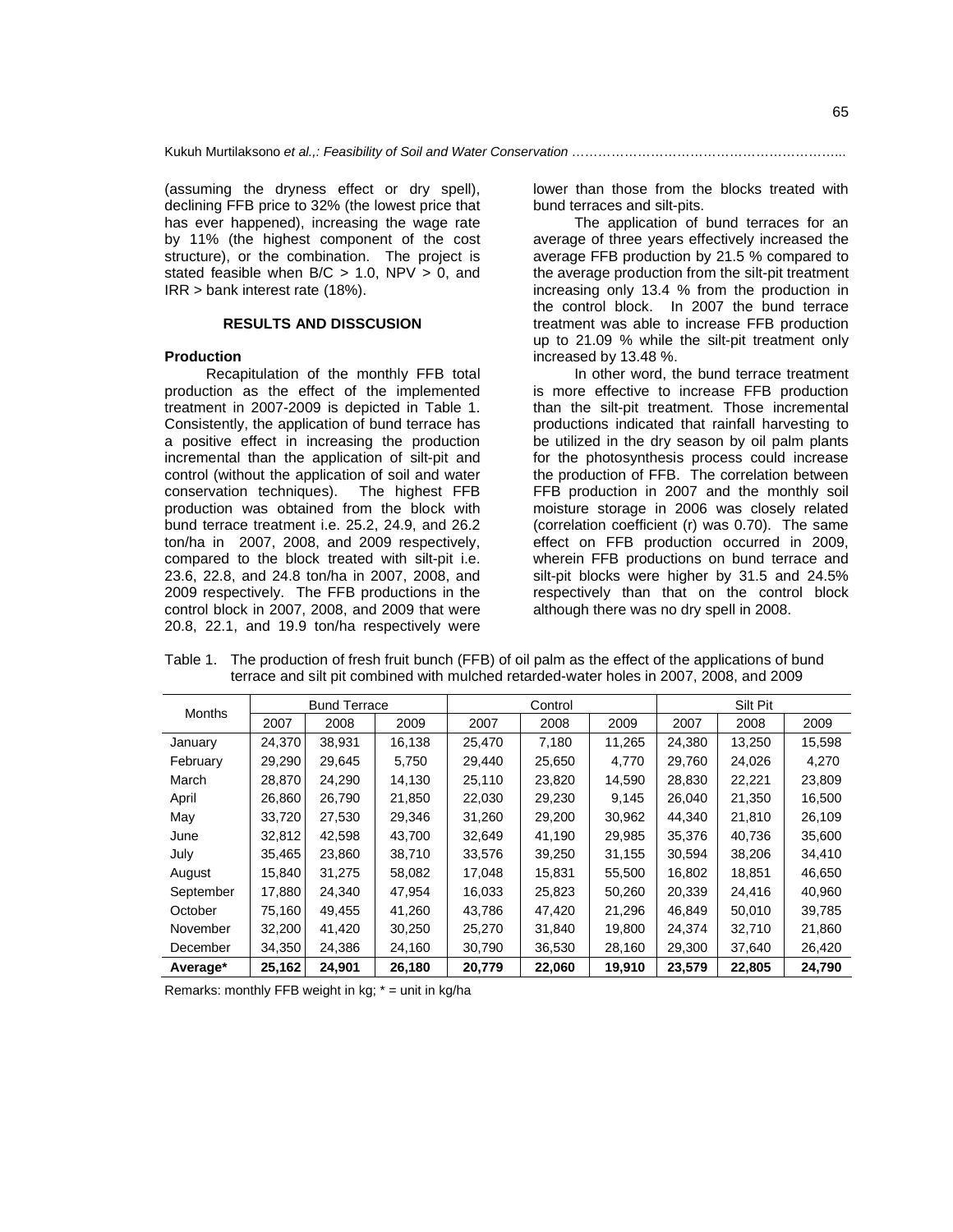Kukuh Murtilaksono *et al.,: Feasibility of Soil and Water Conservation* ……………………………………………………...

The ABW and the NB harvested per plant on the treated blocks with bund terrace and siltpit were higher than that on the block without treatment though it was not significantly different (Figure 1 and 2). The increment of ABW due to the effect of bunch terrace and silt-pit treatments varied from 4 to 16 %, while the increment of the number of bunch was less than 10 %.

The oil palm root that is not deep (1-2 m) on block 1 (bund terrace) could immediately and maximally utilize the soil moisture storage on soil solum that is not deep for the processes of evapotranspiration and photosynthesis. Moreover, the temporary ground water in block 1 was shallower (measured by monitoring the well) therefore it was easily available for the water requirement of oil palm. On the contrary, the soil solum on block 3 (silt-pit) that was deeper (> 3 meter) caused the infiltrated and percolated rainfall to go down much deeper than the root depth (measured by monitoring the well) thus it was not readily available and more difficult to be utilized by oil palm root that was only  $1 - 2$ meter depth. In line with this result, the silt-pit

treatment on a cashew plantation in Sano Ngguang, Manggarai Barat NTT could increase the soil moisture storage in the dry season and the production (Firman, 2006). The application of silt-pit on coffee plantation could also increase the soil moisture storage due to surface runoff could significantly be decreased (Dariah *et al*., 2004). Subagyono (2007) stated that the soil and water conservation technology was designed to increase the water absorption through infiltration and water detention in the depression storage and reduce water loss due to evaporation. Water harvesting aims to reduce the surface runoff volume, but it could also increase the soil moisture storage and water availability for plants (Irianto and Rejekiningrum, 2008; Murtilaksono *et al*., 2008b). Based on the description of the treatment effects on the ABW, NB, and FFB, the application of ditched bund terraces and silt-pits effectively increased the productions (ABW, NB, FFB) of oil palm in Afdeling III, Management Unit of Rejosari, Nusantara Plantation Company VII, Lampung in 2007 – 2009.



Figure 1. Average of bunch weight (ABW) per semester of each treatment in 2007 - 2009

66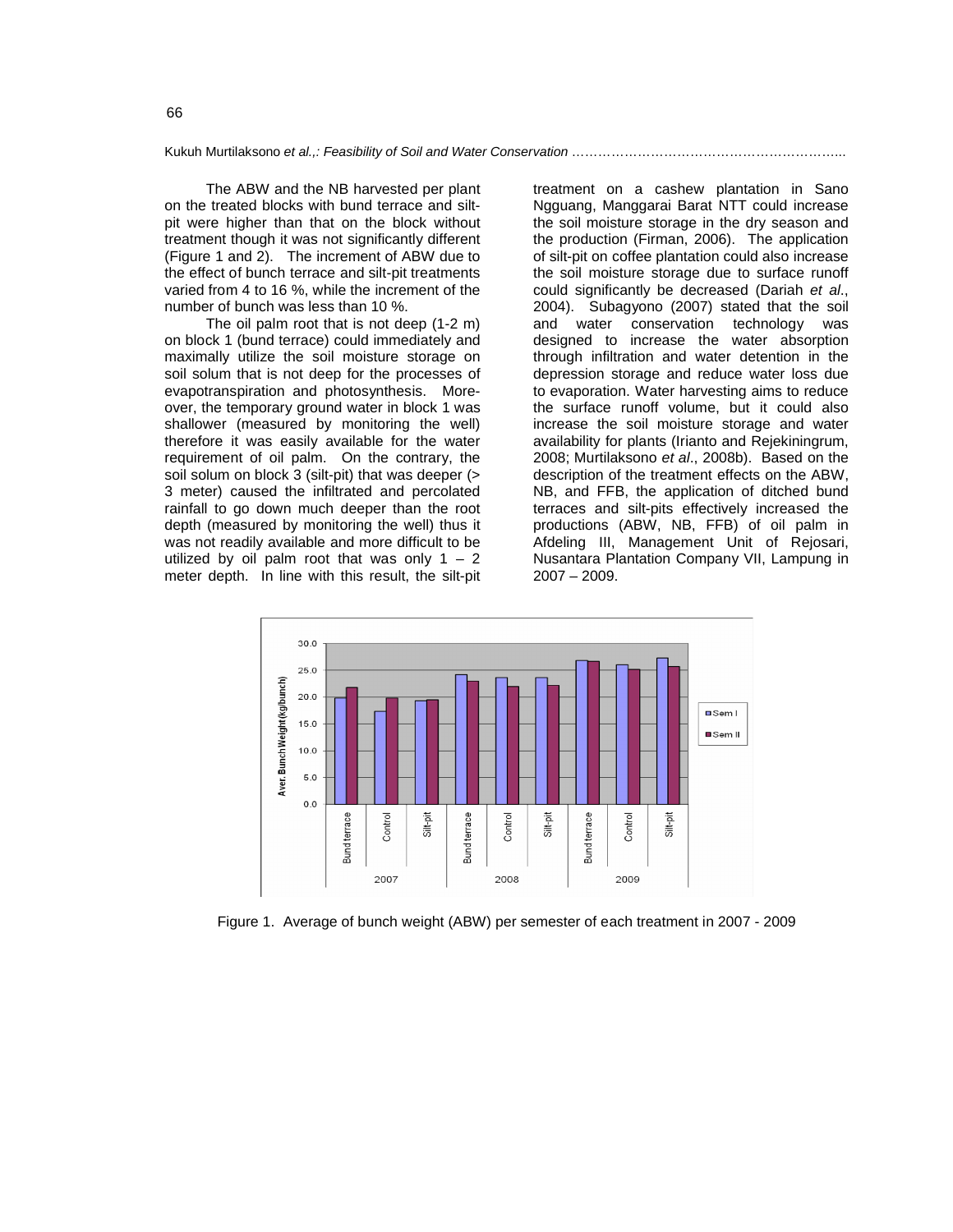

Figure 2. Average of number of bunch (ANB) per plant of each treatment in 2007-2009

# **Financial Analysis of the Application of Soil and Water Conservation**

Evaluation on the success of a project implementation can be done by studying the financial feasibility. In financial analysis, the project profit for stakeholders particularly the estate management can be assessed. In order to assess the financial feasibility all data related to the cost aspect and obtained profit are needed. The data used for the analysis consisted of manpower, production infrastructures, production, price, manpower wage, and interest rate (Gittinger, 1986). To find out the financial feasibility, this research applied the analyses of BCR, NPV, and IRR, as well as sensitivity. There were four assumptions applied in the sensitivity analysis, namely a) the decline of FFB price, b) the drop in production, c) the fall of FFB price & production, and d) the decrease of FFB price & production occurring simultaneously with the rise in manpower wage. The rate of wage increment for the sensitivity test was 11%.

This figure was obtained from the average wage rate increment in Lampung from the beginning of the research (2005) until the end of the research (2009). The decrease of FFB price was assumed to be similar with the lowest FFB price happened in 2006 and fixed at Rp 750 per kg FFB or 32% from the normal price (Rp. 1,000 per kg FFB). The decline in production was assumed 15 % referring to the literature when there was dry spell in the previous year. In the development of an agriculture project, the fund generally comes from a bank loan. The interest rate of a loan for the investment in oil palm

plantation is 18% since it was assumed that the estate management financed the investment with a bank loan. The values of BCR, NPV, and IRR in the financial analysis on the effect of bund terrace and silt-pit treatments on FFB production is enumerated completely in Table 2.

The analysis shows that the bund terrace treatment on oil palm plantation is significantly feasible to be implemented because it fulfills the requirement of feasibility i.e. BCR>1, NPV>0, and IRR> 18%. The bund terrace treatment still indicates feasible values by fulfilling the requirement of financial feasibility though the sensitivity analysis was applied. The application of bund terrace is still feasible though the FFB price and production dropped, even when the FFB price and production declined simultaneously with the increase in the wage rate. The application of silt-pit treatment indicates that it is sensitive to the decreases of FFB price and production, as well as the increment of the wage rate though the analysis shows that Rp. 1.00 of cost investment will provide a net profit of Rp. 0.13. The result of the sensitivity test shows that silt-pit treatment does not indicate good feasibility criteria (B/C<1, NPV<0, IRR<18%).

This is due to the discrepancy of FFB production from the silt-pit block and the control block that was not significant in 2008 and in the succeeding years by assuming that the production would be just the same as the production in 2008. This assumption considers that the rainfall would be normal and there would no dry spell.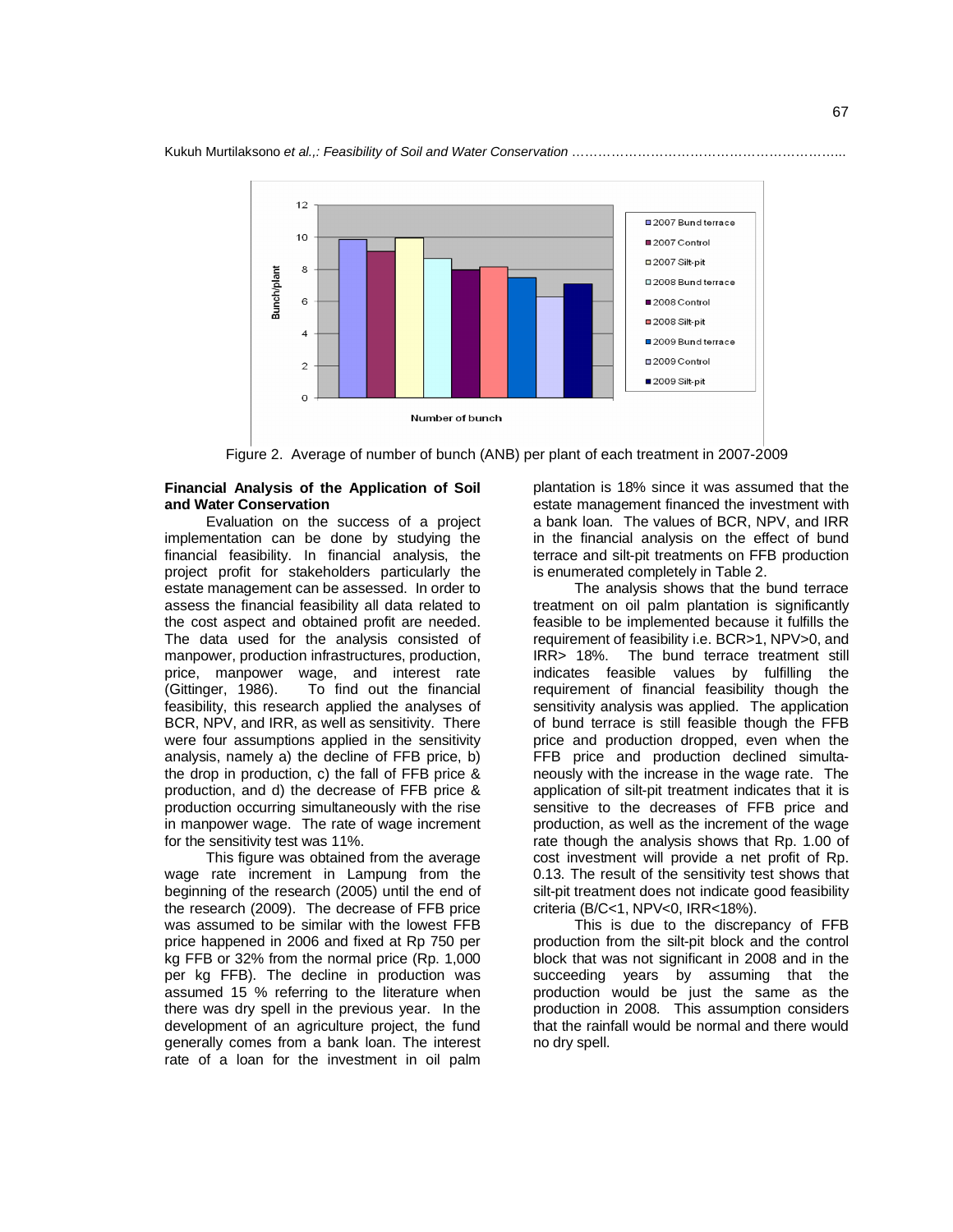Kukuh Murtilaksono *et al.,: Feasibility of Soil and Water Conservation* ……………………………………………………...

| Table 2. The values of benefit cost ratio (BCR), net present value (NPV), and internal rate of return (IRR) |  |  |  |  |  |  |
|-------------------------------------------------------------------------------------------------------------|--|--|--|--|--|--|
| due to the effect of bund terrace and silt pit on fresh fruit bunch (FFB) production (in unit of            |  |  |  |  |  |  |
| hectare)                                                                                                    |  |  |  |  |  |  |

|             | Kinds of analysis                    | <b>Bund terrace</b>          | Silt-pit     |                 |  |  |  |  |
|-------------|--------------------------------------|------------------------------|--------------|-----------------|--|--|--|--|
|             |                                      | <b>BCR</b>                   | 3.06         | 1.13            |  |  |  |  |
|             | Financial                            | NPV (Rp)                     | 8,041,880.00 | 507,998.00      |  |  |  |  |
|             |                                      | IRR (%)                      | 47.00        | 5.00            |  |  |  |  |
| Sensitivity |                                      |                              |              |                 |  |  |  |  |
| a.          | Price of FFB dropped to Rp.750,-     | <b>BCR</b>                   | 2.09         | 0.77            |  |  |  |  |
|             | /kg                                  | NPV (Rp)                     | 4,253,244.00 | 866,481.00      |  |  |  |  |
|             |                                      | IRR (%)                      | 27.0         | $-9.0$          |  |  |  |  |
| b.          | Production dropped by 15%            | <b>BCR</b>                   | 2.61         | 0.96            |  |  |  |  |
|             |                                      | $\overline{\text{NPV}}$ (Rp) | 6,255,808.00 | - 139,971.00    |  |  |  |  |
|             |                                      | IRR (%)                      | 38.0         | $-1.3$          |  |  |  |  |
| C.          | Price of FFB dropped to Rp.750,-/kg  | <b>BCR</b>                   | 1.78         | 0.66            |  |  |  |  |
|             | & production dropped by 15%          | NPV (Rp)                     | 3,035,467.00 | -1,308,278.00   |  |  |  |  |
|             |                                      | IRR (%)                      | 20.0         | $-13.1$         |  |  |  |  |
| d.          | Price of FFB dropped to Rp.750,-/kg, | <b>BCR</b>                   | 1.73         | 0.64            |  |  |  |  |
|             | production dropped by 15%, and       | NPV (Rp)                     | 2,924,225.00 | $-1,419,520.00$ |  |  |  |  |
|             | wage rose by 11%                     | IRR $(%)$                    | 19.0         | $-14.1$         |  |  |  |  |

Assumption: the price of FFB is Rp 1,100.00/kg

The financial analysis shows that bund terrace treatment for a period of 10 years (the remaining plant productive age in the study area) is still profitable and feasible to be applied on oil palm plantation even though the FFB price and production drop and the wage rate increases. The application of silt-pit treatment on the oil palm plantation in the following 10 years is still profitable, however, it is not feasible because the sensitivity test shows that the treatment does not meet the feasibility requirement, BCR<1, NPV<0, and IRR<18%. The research was carried out on 13 years old oil palm plants and the economic life of oil palm approaches 25 years, therefore the analysis used the horizon time of 10 years. The calculation shows that the implementation of silt-pit treatment will be profitable if the FFB price is Rp. 1,000/kg. If the FFB price is less than Rp.1.000/kg and the wage increases more than 10%, the implementation of silt-pit treatment will not be feasible. Moreover, the cost and possible environmental and social benefits can actually be calculated because the application of soil and water conservation highly affects the calculation of NPV, or in determining the feasibility of investment (Manurung, 2001).

#### **CONCLUSSIONS AND SUGGESTION**

The application of ditched bunch terraces and silt-pits combined with water-retarded holes effectively increases the number of bunches average of bunch weight, and the production of FFB.

In the period of  $2007 - 2009$ , the application of bund terraces gives the best effect on the production of FFB per block or per hectare (25.2, 24.9, and 26.2 ton/ha) compared to the production of FFB with the silt-pit treatment (23.6, 22.8, and 24.8 ton/ha), even compared to the block without the application of soil and water conservation or the control block (20.8, 22.1, and 19.9 ton/ha).

The application of bund terraces is more effective to increase the average FFB production by 21.5% while the silt-pit treatment only increases the production by 13.4% compared to the production of the block without the application of soil and water conservation techniques.

The application of bund terraces is more feasible to be implemented than the silt-pits because it is not sensitive to FFB price and production drops and the wage rate increase ( $B/C =$ 1.73,  $IRR = 19.0\%$ ) though the application of silt-pit is still more profitable than the production of the block without the application of soil and water conservation techniques.